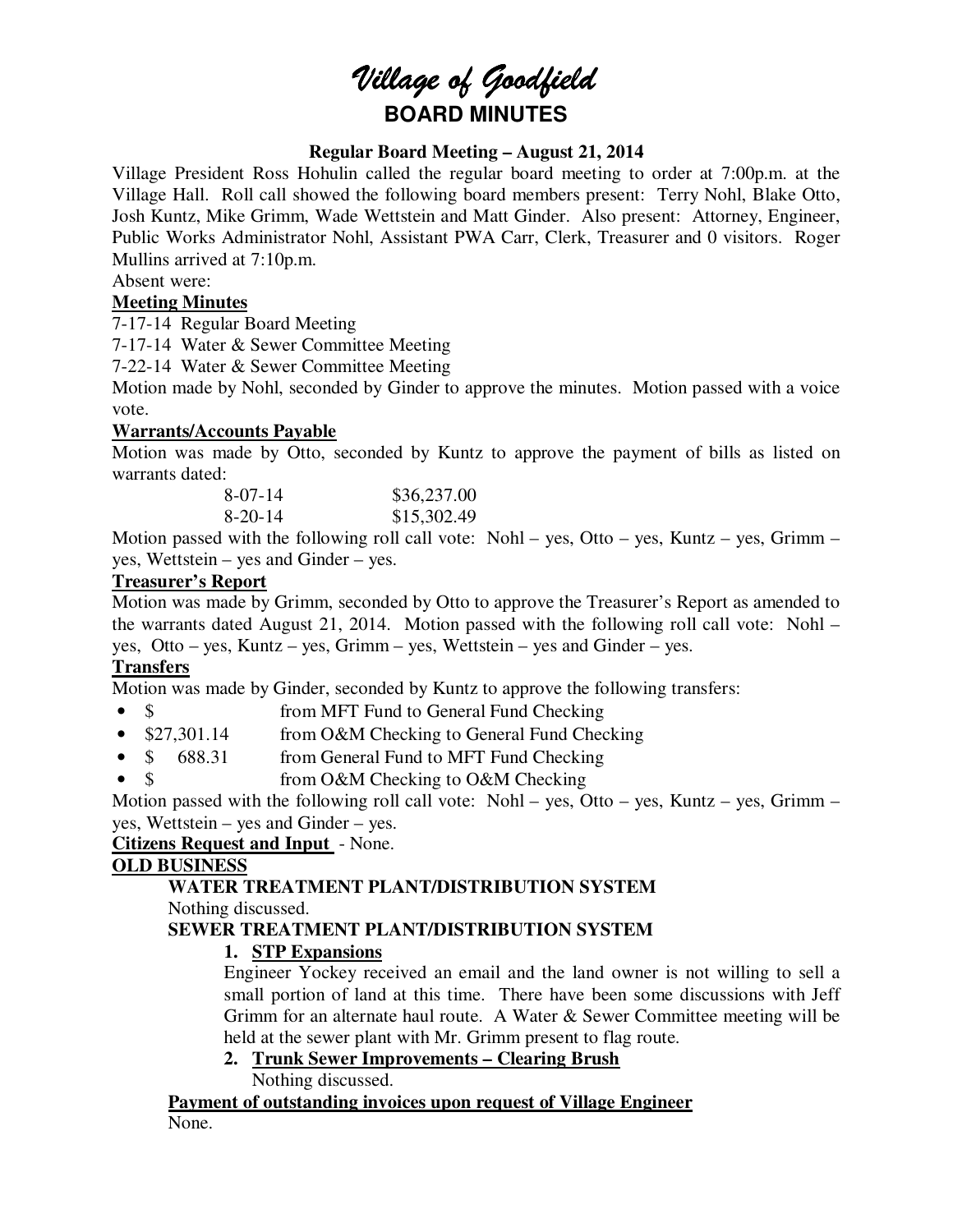#### **Goodfield Business Park**

Nothing discussed.

#### **Deer Lakes Cul-de-sac – Roadway Improvement**

Nothing discussed.

#### **Park Path Connection to Bridle Ridge**

Berm has been completed. Lonewolf will do concrete in September.

#### **Storm Siren**

PWA Nohl received confirmation from the Grade School that they will allow Village to put a storm siren on their property and they will pay for the power. Quote went up \$1700, but is still under the budgeted cost. Josh will order tomorrow.

## **Tractor and Equipment Purchase**

None.

#### **Fuel System Installation**

Concrete is finished. Yoder's will call next week to deliver tanks. Then Zeller's will complete the electric.

## **Appointments**

Nothing discussed.

**Weed Ordinance Notices** 

Nothing new.

#### **Golf Cart Ordinance**

Health, Safety & Maintenance Committee met prior to Regular Board Meeting to discuss Golf Cart Ordinance. They reviewed Deer Creek's current ordinance and will work with Attorney Ierulli to prepare a draft ordinance for the September meeting.

#### **Bridle Ridge Developer/HOA**

Mr. Tarno, developer of Bridle Ridge is paying Marshall Smith to mow the out lots. PWA Nohl is going to call Roger Tarno/Rob Pierce regarding outstanding bills and out lots.

#### **Trailer Purchase**

Trailer has been purchased.

#### **CNH Bulk Water Disposal**

CNH had lab analysis done and that turned out okay. Engineer let CNH know it's okay to dispose water but CNH should contact the Village.

#### **Building Permit – Lot 6 – Goodfield Crossing**

Engineer has approved drainage for this project.

#### **Possible purchase of land adjacent to the Sewage Treatment Plant (to be used as a buffer)**

Engineer Yockey received an email and the land owner is not willing to sell a small portion of land at this time. The Village is working on an alternative haul route.

#### **Apostolic Christian Church Addition**

Nothing discussed.

**NEW BUSINESS** 

#### **Resignation of Wes Hohulin, Planning Commission Chairman**

The Board expressed appreciation for all the years of service to the Village. President Hohulin does not have a replacement for the Planning Commission yet. The consensus of the Board was to get a \$100 gift card for Wes.

## **Mediacom Ordinance**

Attorney Ierulli prepared an Ordinance addressing the payment of Cable Television franchise fees. Maximum amount is 5% of revenues. The Village should eventually pass and ordinance regarding Right of Way. Motion was made by Grimm, seconded by Kuntz to adopt **Ordinance #14-06,** an ordinance addressing the payment of cable television